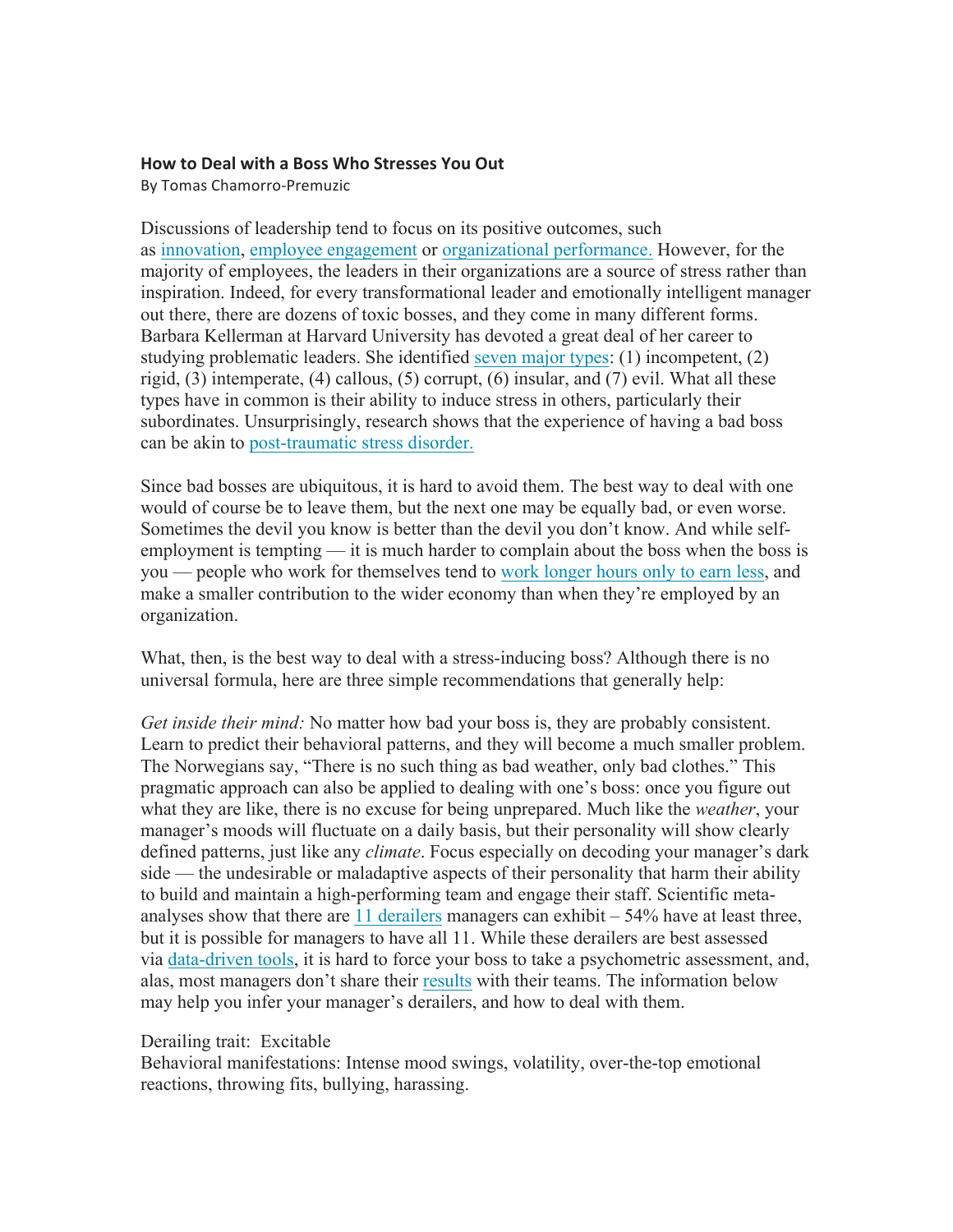Coping strategies for employees: De-escalate, stay calm, wait for the storm to pass (it will).

Derailing trait: Skeptical

Behavioral manifestations: Inability to trust, extreme cynicism, defiance, retaliation thirst, paranoid attitude.

Coping strategies for employees: Use data-driven arguments, don't question them, and don't expect them to trust you.

Derailing trait: Cautious

Behavioral manifestations: Fear of criticism, risk-aversion, "analysis paralysis", reluctance to embrace opportunities, anti-innovation bias.

Coping strategies for employees: Follow process, move slowly, and don't break things. If you want to influence them, sticks work better than carrots.

## Derailing trait: Reserved

Behavioral manifestations: Disinterested in others and their feelings, inability to communicate, inexpressiveness (hard to read, poker face).

Coping strategies for employees: Communicate via e-mail rather than face-to-face, don't put them on the spot, respect their privacy.

Derailing trait: Leisurely

Behavioral manifestations: Stubbornness, conflict avoidance, passive aggressiveness, passive resistance, uncooperativeness.

Coping strategies for employees: Don't push them, don't assume they agree with you or will help you, even when they seem positive (it's probably fake).

Derailing trait: Bold

Behavioral manifestations: Arrogance, entitlement, narcissism, and an inability to accept mistakes.

Coping strategies for employees: Praise them and validate their egos; don't belittle or blame them, particularly in public.

Derailing trait: Mischievous

Behavioral manifestations: Manipulative charm, reckless risk-taking, boredom, impulsivity.

Coping strategies for employees: Play politics, gossip, and have fun with them — but be careful.

Derailing trait: Colorful

Behavioral manifestations: Melodrama, exhibitionism, attention seeking, and lack of focus.

Coping strategies for employees: Be a loyal spectator, let them entertain you; don't compete with them for the spotlight.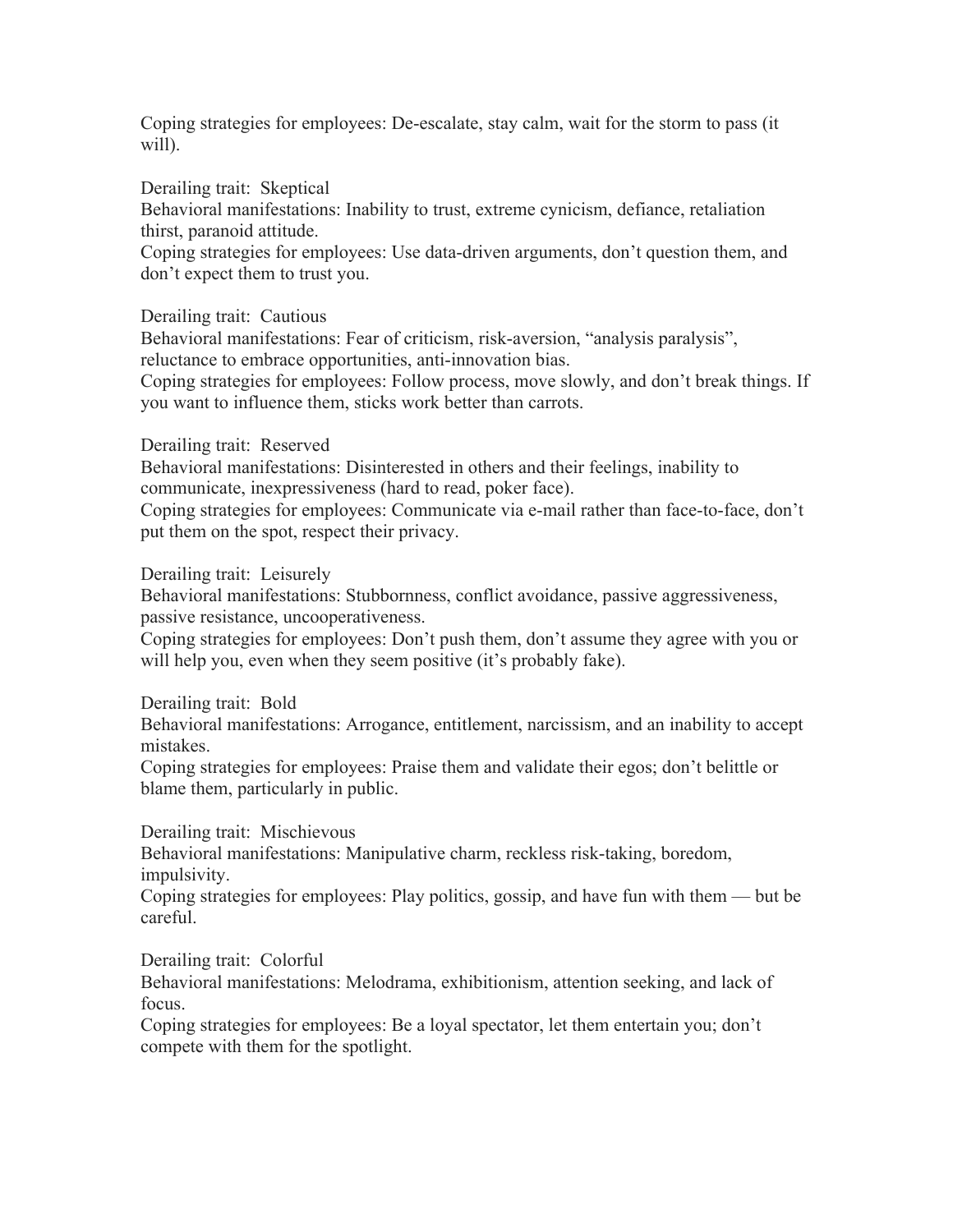Derailing trait: Imaginative

Behavioral manifestations: Eccentricity, un-pragmatic originality, unfeasible visions, wacky ideas.

Coping strategies for employees: Be enthusiastic about their ideas, focus on the big picture, and be ready to execute or pick up the pieces.

Derailing trait: Diligent

Behavioral manifestations: Obsessive, micro-managing, impossible standards, counterproductive perfectionism.

Coping strategies for employees: Don't be careless, pay attention to quality, maintain high standards.

Derailing trait: Dutiful

Behavioral manifestations: Eagerness to please authority and manage upwards, putting subordinates last.

Coping strategies for employees: Be rule-abiding, loyal, and help them please their own bosses.

*Don't be a source of stress yourself:* Every manager has a bright side, and even the worst boss in the world will be able to display some positive qualities some of the time. However, stress tends to bring out a manager's dark side. Indeed, the above derailers will be much more likely to emerge when managers are under pressure, or in any situation where they are not proactively managing their reputation. Thus, don't make things worse by being a source of stress yourself. If you annoy or upset your manager, or the work you produce is unacceptable, you can expect the worst aspects of their personality to emerge, turning into a source of stress for you. Unsurprisingly, regardless of the job and industry, managers tend to promote employees who are rewarding to deal with. This explains the career-related importance of emotional intelligence (EQ), and why employees who have none are often in trouble even if they are talented and hard-working. Regardless of your own level of EQ, you can become a less stress-inducing and more soothing influence on your boss by taming your own derailers.

*Make your boss look good:* Finally, remember to get some leverage. Make yourself indispensable to your boss, and ensure that s/he looks better with you on board. As Ben Dattner illustrated in his book, *Credit and Blame at Work,* many managers succeed in their careers not because of their leadership talent, but due to their ability to take credit for others' achievements and blame others for their own mistakes. No matter how stressinducing your boss might be, and how good you become at coping with their dark side, the only way to ensure you remain on their good side is by being a valuable resource to them. Nobody wants to bite the hand that feeds them. However, even if you make your manager's life easier, be sure to keep that a secret. The ideal situation for a boss like this is that you are not just a critical asset, but also a well-kept secret. If they see that everyone is aware of your value, they will be concerned that you may sooner or later leave them, take credit for their achievements, or even take their job. At the early stages of your career, your success is mainly a function of managing the dark side of your boss;